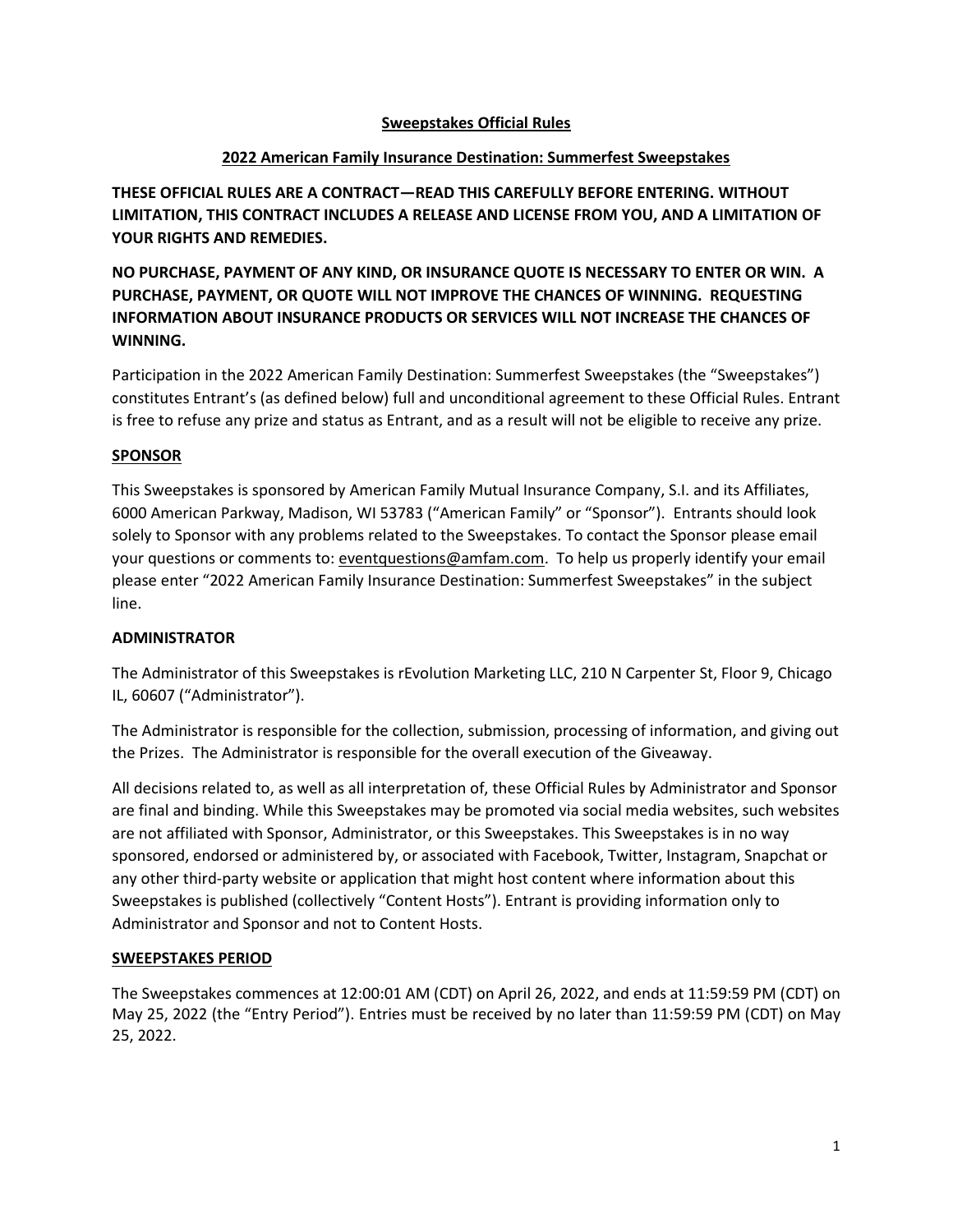## **ELIGIBILITY**

The Sweepstakes is open to legal residents of the continental United States of America, who are (18) years of age or older at the time of entry. The following are not eligible:

Employees, contractors, directors and officers of American Family, Milwaukee World Festival, and each of their respective parent, subsidiaries and affiliated companies, distributors, web design, advertising, and the immediate family members of each (spouse, parent, child, sibling, grandparent, and spouse or "step" of each) and those living in their same households (those persons whether related or not who live in the same residence for at least three months during the twelve-month period preceding the start date of the competition), and legal residents of Alaska and Hawaii are not eligible. Legal entities are not eligible to enter. Eligibility is contingent upon agreement to, compliance with, and fulfillment of all requirements of these Official Rules. Participation in the Sweepstakes in any way, including submission of any entry or the partial completion of any act of entry or any other step taken to participate in the Sweepstakes in any manner, constitutes full and unconditional agreement with all provisions of these Official Rules.

### **HOW TO ENTER**

By participating in the Sweepstakes in any way you will become an "Entrant." Each Entrant who enters using the below method of entry will receive one entry in the Sweepstakes.

During the Entry Period visit<http://www.amfam.com/Summerfest> (the "Web Site") to complete the entry form. Entrants must fully complete and submit all non-optional data requested on the online entry form to be eligible. By successfully transmitting a completed online entry form as directed, you will be entered in the Sweepstakes.

### **CONDITIONS OF ENTRY**

Entrants may enter the Sweepstakes only one (1) time. No substitutes for the official entry form may be used to enter the Sweepstakes, and Sponsor **\*\*will not accept entries\*\*** by U.S. Mail, email, fax, or any other way other than the methods listed above.

By entering or participating in this Sweepstakes, Entrant agrees to be bound by these Official Rules and the decisions of Sponsor, Summerfest/Milwaukee World Festival, and its authorized representatives, which are final and binding in all matters concerning this Sweepstakes. Entries not legitimately submitted in accordance with these Official Rules are void. Only qualified entries received by Sponsor during the Sweepstakes Period are eligible for participation.

Entrants may be required to provide the following information to be eligible for a Sweepstakes prize: first, middle and last name, email address, complete mailing address, and phone number (collectively or individually, "Personal Information"). All requested Personal Information must be provided to participate in the Sweepstakes and to be eligible to win a prize. Unintelligible entries; entries with incomplete, invalid, incorrect, or noncurrent information; entries that are counterfeit, damaged, or tampered with in any way; and entries with printing, production, or typographical errors will be disqualified. Entries that are late, lost, damaged, misdirected, stolen or not delivered are not the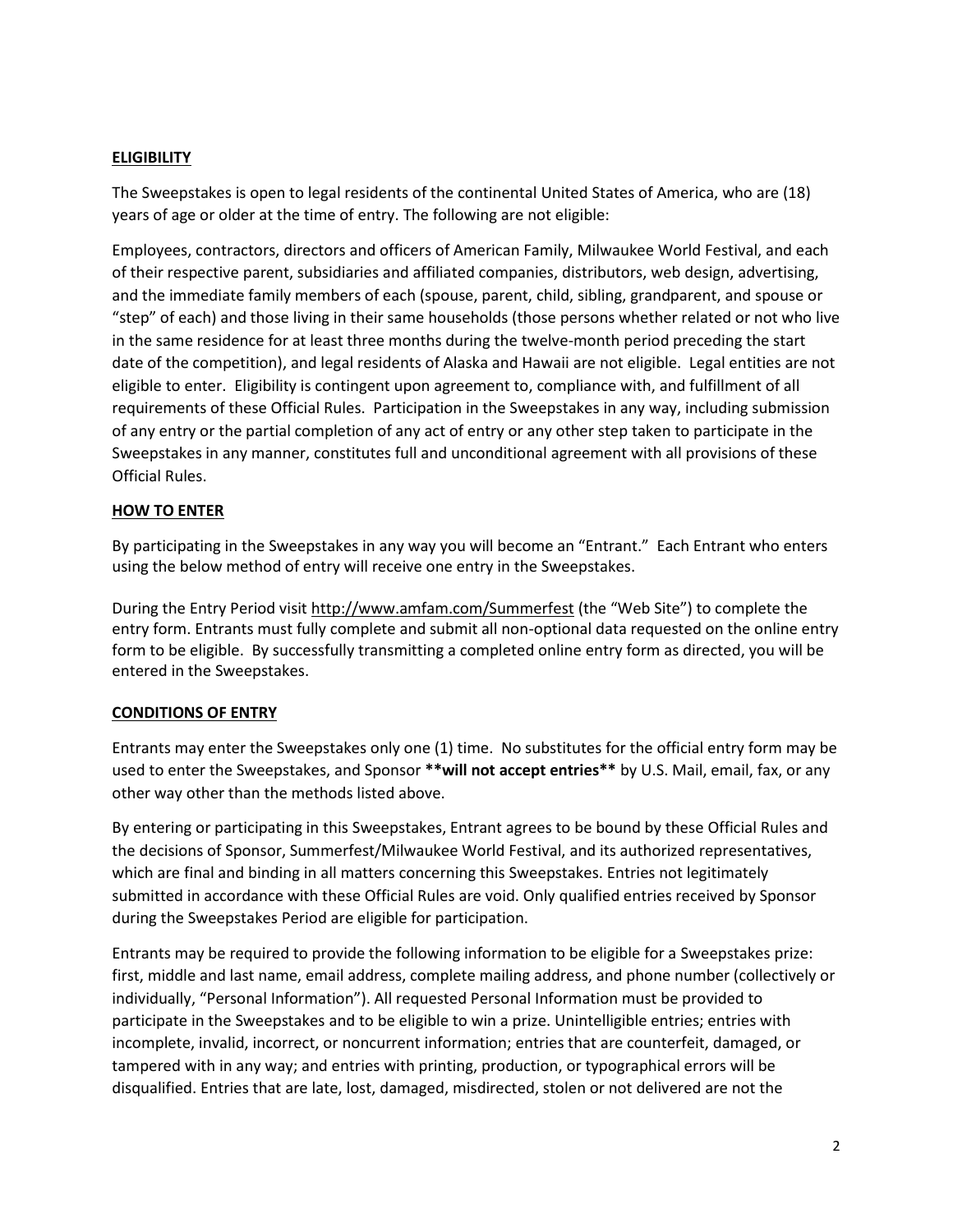responsibility of Sponsor and will be disqualified. Neither Sponsor, Administrator, nor Summerfest/Milwaukee World Festival are responsible for printing or typographical errors in any Sweepstakes-related materials. Entries will be deemed made by the holder of the Entrant's email account. Sponsor is not responsible if a potential winner does not receive a prize because erroneous, expired, canceled, fraudulent, or fake information was provided during the Sweepstakes.

In the event of a dispute over who submitted a winning online entry, the authorized subscriber of the mobile phone or email account, as applicable, used to participate in the Sweepstakes at the actual time of entry, will be deemed to be the Entrant. The authorized account subscriber is defined for mobile phone entries as the natural person whose name the mobile phone was issued to and to whom the services are billed, and the authorized account subscriber is defined for online entries as the natural person who is assigned an email address by an Internet access provider, online service provider or other organization (e.g. business, education, institution, etc.) that is responsible for assigning email addresses for the domain associated with the submitted email address. Proof of submitting a device entry or online entry is not considered proof of delivery or receipt by the Sponsor for purposes of this Sweepstakes. If the identity of the individual who actually participated in the Sweepstakes cannot be resolved to Sponsor's satisfaction, the affected individual's entry will be deemed ineligible.

Sponsor may, in its sole discretion, disqualify any individual it finds to be in violation of these Official Rules, tampering with the entry process or the operation of the Sweepstakes (including without limitation, tampering with websites or email addresses), or acting in a non-sportsmanlike or disruptive manner. Any attempt to undermine the operation of the Sweepstakes may be a violation of criminal or civil law, and Sponsor may seek damages to the fullest extent permitted by law from any person it finds to have made such an attempt.

The Sweepstakes is subject to all applicable federal, state, local laws and regulations. Void where prohibited or restricted by law. Sponsor's decisions are final and binding on all matters relating to Sweepstakes. By participating in this Sweepstakes, Entrants agree to be bound by these Official Rules and by the interpretations of these Official Rules by the Sponsor and by the decisions of the Sponsor. Participation in Sweepstakes and acceptance of prize constitutes each winner's permission for Sponsor and Summerfest/Milwaukee World Festival to use his/her/their name, address (city and state only), likeness, photograph, picture, portrait, voice, biographical information, username or online name, content submitted, and/or any statements made by each Winner regarding the Sweepstakes or Sponsor for advertising or promotional purposes without notice or additional compensation. Please read the Privacy Policy for more information about information collection and use practices found at [\(https://www.amfam.com/privacy-security](https://www.amfam.com/privacy-security) ).

### **PRIZE**

Two (2) Grand Prizes will be awarded, as listed below (the "Prize"):

- Two (2) tickets to a VIP show at the American Family insurance House, selected by the winner from a list of available shows
- Two (2) tickets to one (1) show at the American Family Insurance Amphitheater, selected by the winner from a list of available shows
- Two (2) General Admission tickets for Summerfest 2022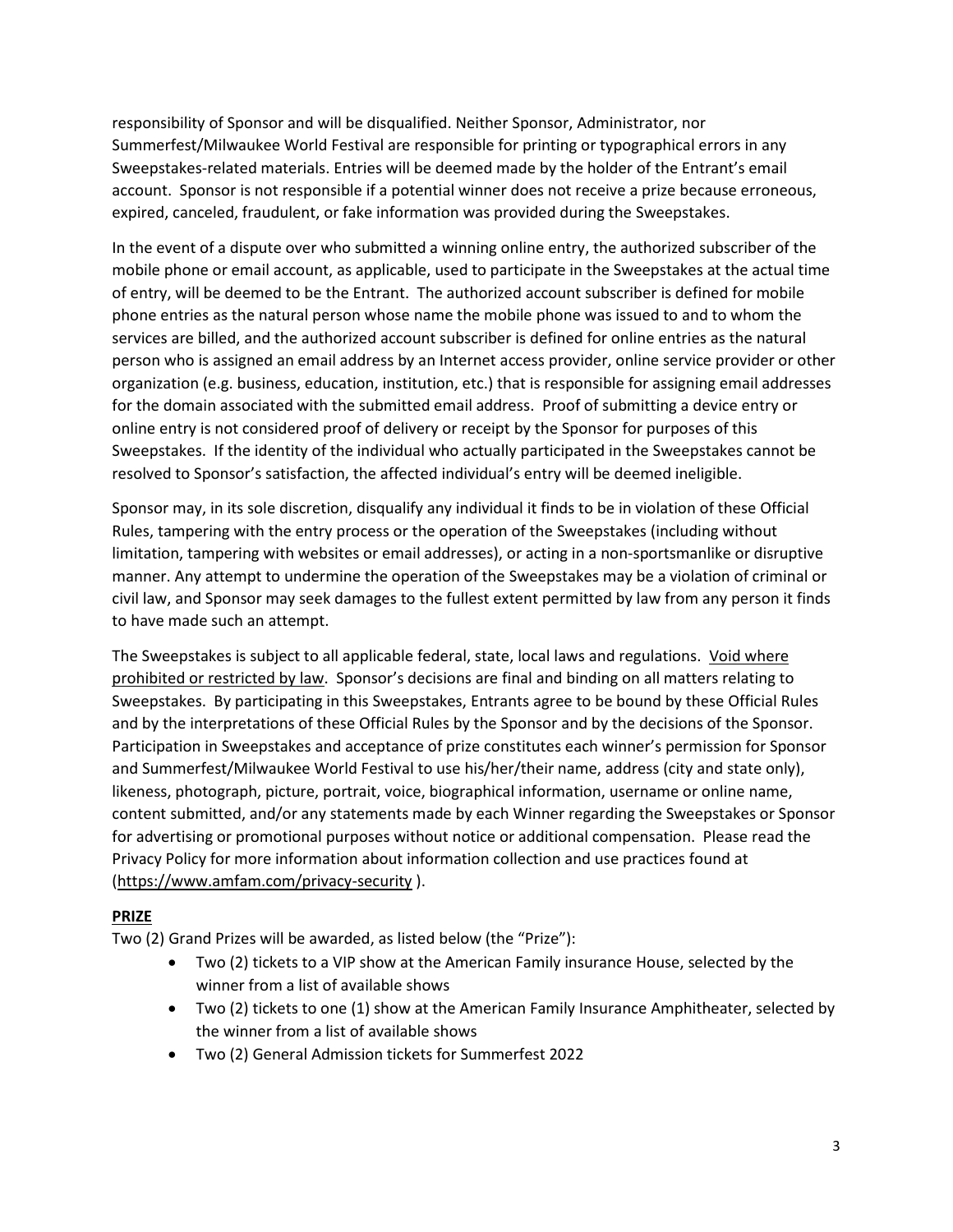- Two (2) standard class, round-trip airfare accommodations to General Mitchell International Airport from a major airport nearest winner's primary residence (if Winner's primary residence is located more than 250 miles from the Summerfest grounds)
- One (1) hotel room (standard room, double occupancy) for two (2) nights at a 2–4-star hotel in Milwaukee, booked by Administrator
- One (1) \$500 pre-paid credit card to be used on the trip for food, beverage, and local transportation at the winner's discretion
- Access to The Captain's Deck viewing area
- Exclusive Summerfest merchandise

Approximate retail value ("ARV") of each Prize is \$2,490.

Odds of winning depend on the total number of eligible entries received. The ARV is subject to change based on current market conditions at time of Prize fulfillment. Any difference between the ARV and the actual value, if any, will not be awarded. Arrangements for the fulfillment of the Prizes will be made by the Sponsor. **The dates for the fulfillment of the Prizes** will be on or around June 1, 2022, subject to programming requirements or scheduling and such dates are subject to change in the Sponsor's sole discretion. In the event more winner notifications are issued, or more winning prize claims are received, than the number of prizes set forth in these Official Rules due to computer, printing, seeding, human, or other error or problem, a random drawing will take place from all eligible prize claims for the prize at issue to award the proper number of prizes as set forth in these Official Rules. Any prize details not specified above will be determined by Sponsor in its sole discretion.

All costs and expenses not specifically listed above are solely each Winner's responsibility. The value of the Prize will be taxable to each Winner as income. Each Winner must supply the Sponsor with his/her social security number for tax purposes. An IRS Form 1099 will be issued in the name of each Winner for the actual value of the Prize received. Upon entry into the sweepstakes, the Winner (as well as all other Entrants) is required to comply with any and all applicable federal, state, and local laws, rules and regulations. All federal state and local taxes, and any other costs not specifically provided for in these Official Rules, including but not limited to, meals, parking, additional transportation, gratuities and other expenses incurred by accepting the prize, are solely each Winner's responsibility. The Sponsor shall have no responsibility or obligation to a Winner or potential Winner who is unable or unavailable to accept or utilize Prize as described herein.

### **WINNER SELECTION/NOTIFICATION**

There will be two (2) grand prize winners (the "Winner"). The Winners will be selected by random drawing on or about May 26, 2022, from eligible entries received. The Winner need not be present to win. Limit one prize per person, family, or household. The Sponsor will make up to (2) attempts over the twenty-four (24) hour period following the Winner's selection to contact the potential winner by telephone or email. If a potential winner cannot be reached during the twenty-four (24) hour period in which he/she is emailed and/or called (no messages will be left on answering machines or voicemail systems), if any prize or prize notification is returned as undeliverable or, if any winner rejects his/her prize, or in the event of noncompliance with these rules, such prize will be forfeited and an alternate Winner will be selected at random from among all remaining applicable Eligible Entries received if time permits in Sponsor's sole discretion. Upon prize forfeiture, no compensation will be given.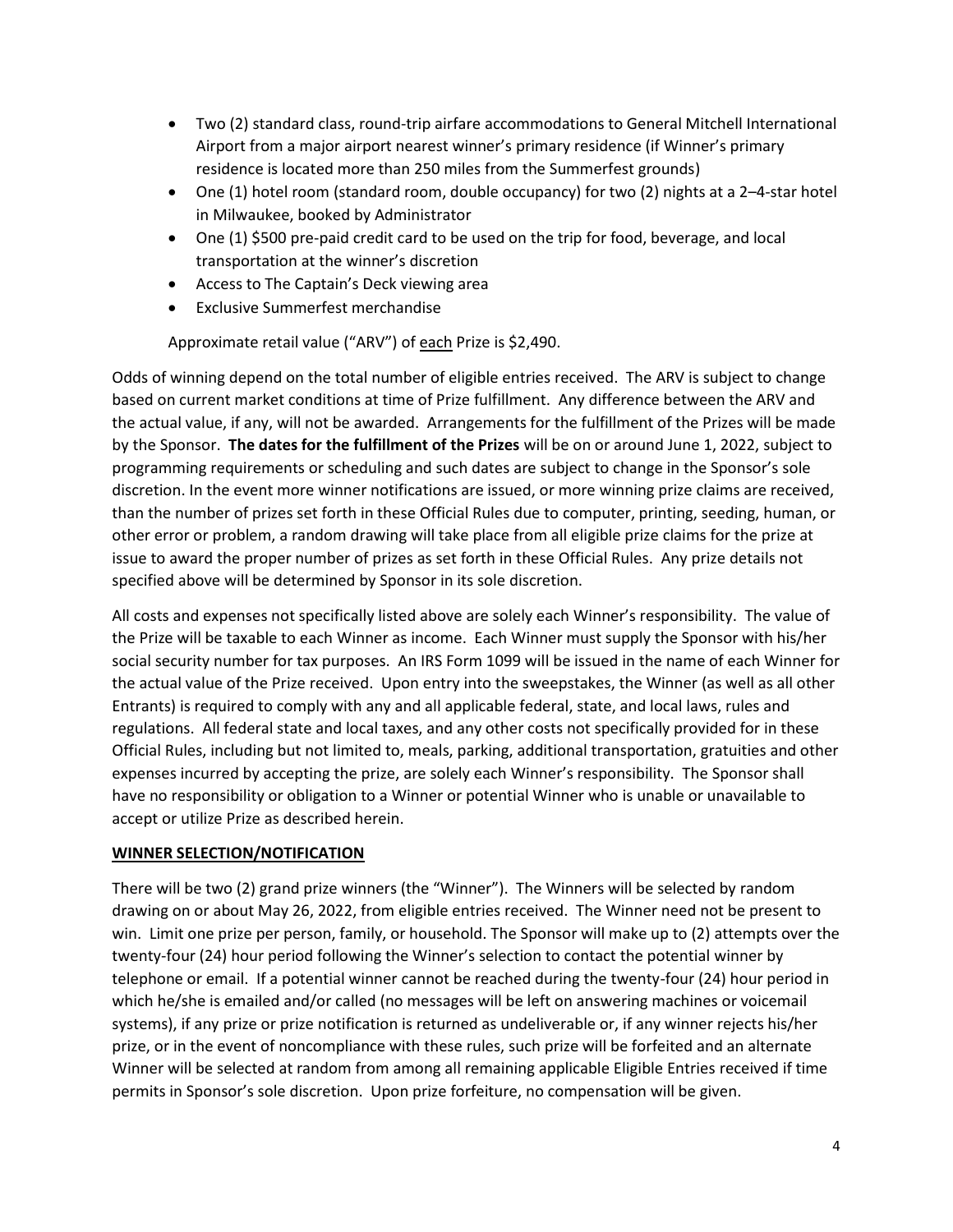#### **WINNER VERIFICATION**

Winner must prove eligibility, including, without limitation, proof of age and residence within three (3) days of being notified as a potential Winner. In the event of non-compliance by a potential Winner, if they are found to be ineligible, if they cannot or does not comply with these Official Rules or if their Prize (hereinafter defined) or Prize notification is returned as undeliverable, such potential Winner shall be disqualified and all privileges otherwise due as a Winner shall be terminated and an alternative potential Winner may be chosen from among all of the remaining Eligible Entries received if time permits in the Sponsor's sole discretion. Each potential Winner must sign within three (3) days of receipt of such documents from the Sponsor.

- (a) An affidavit of eligibility and release of American Family Mutual Insurance Company, S.I. and their respective officers, directors, employees, agents, members, affiliated companies and subsidiaries, from any and all liability, loss, claims, demands and causes of action for personal injury and/or damage, theft, loss or any other harm suffered in connection with this Sweepstakes or the use/misuse or acceptance of any prize or any portion thereof to be eligible for a Prize
- (b) All individuals who are accompanying the Winner will be required to execute and return a Release of Liability to the Sponsor prior to ticketing (unless the attendee is a minor in which case the minor's parent/legal guardian shall execute the release on his/her behalf); and
- (c) Except where prohibited by law, a promotional release granting Sponsor and Summerfest/Milwaukee World Festival the right to use their name and likeness, photograph, picture, portrait, voice, biographical information, and/or any statements made by each Winner regarding the Sweepstakes and Sponsor for advertising or promotional purposes without notice or additional compensation.

Entry into this Sweepstakes constitutes agreement to sign such releases. Each potential Winner also must acknowledge that the Sponsor has not and will not obtain or provide insurance of any kind relating to the Prize and that each potential Winner will be responsible for obtaining and paying for any property or other form of insurance relating to the Prize. Each potential Winner must also complete any additional legal documents provided by the Sponsor (or third party on its behalf, if applicable) with respect to the Prize and return them as instructed within the timeframe specified by the Sponsor or the potential Winner may forfeit Prize at the Sponsor's sole discretion. The Sponsor expressly reserves the right to delay the announcement of the Winners for creative or technical reasons or for any other reason the Sponsor deems necessary.

If Winner is not available to attend the festival on the dates specified, Sponsor may, in its sole discretion, terminate Winner privileges, and an alternative Winner will be selected from the remaining Eligible Entries. Travel restrictions, conditions and limitations may apply. If for any reason the festival is delayed, cancelled or postponed, the Sponsor reserves the right, but is not obligated, to cancel or modify the sweepstakes in its discretion and shall award a substitute prize of equal or greater value, which may include, but is not limited to, a cash prize equivalent to the ARV of the trip portion of the Prize as set forth in these Official Rules.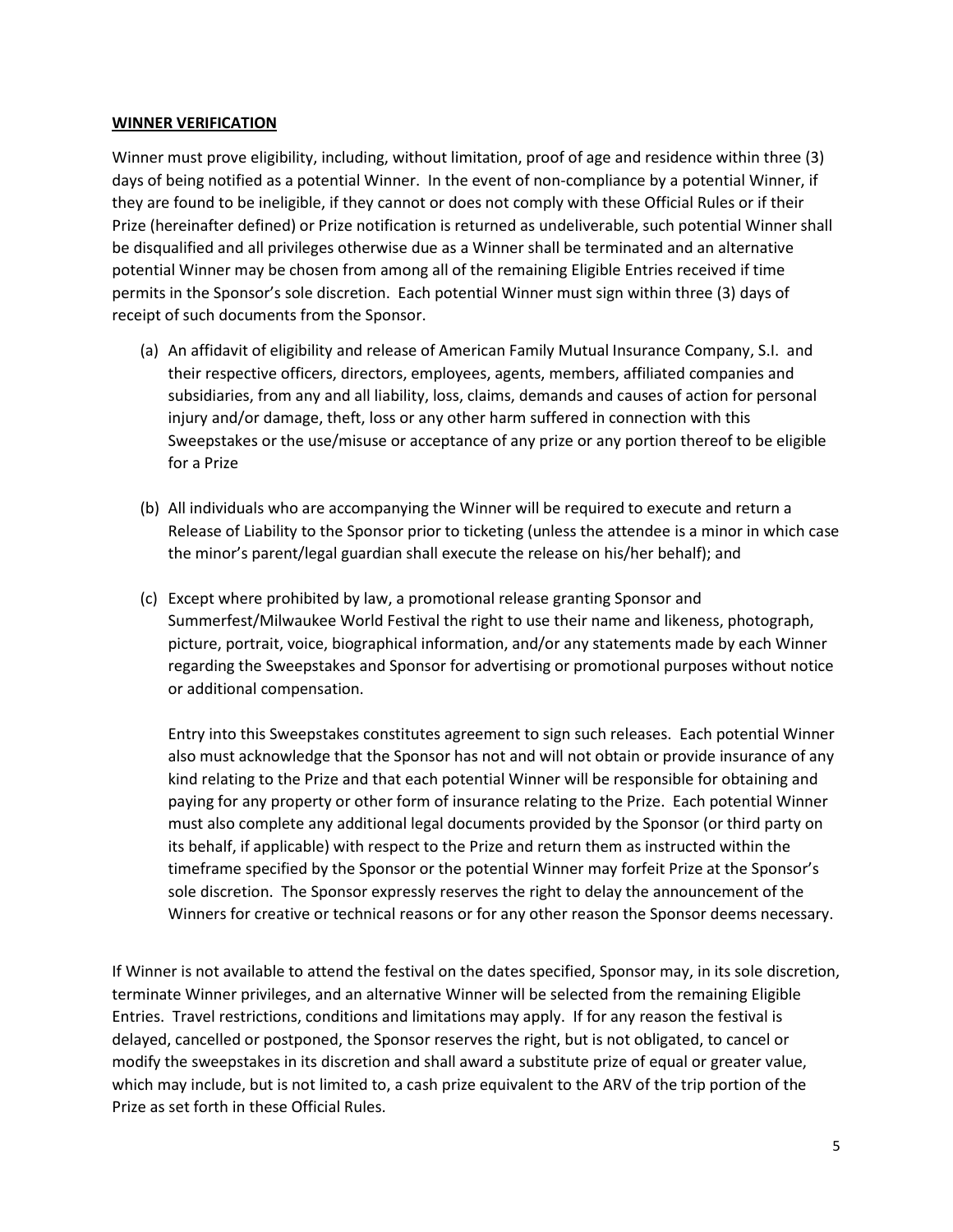Winner's companions must be 18 years of age or older, unless traveling with a parent or guardian. The Winner is solely responsible for obtaining any and all necessary travel documents (e.g. valid photo ID, credit card, etc.) before departure. Sponsor will not be responsible for any failure by the Winner and/or the Winner's companions to attend due to flight or travel mishaps or delays. The festival dates and times are determined in the sole discretion of those entities responsible as hosts of the festival, as applicable, and may be subject to change without further recourse to Winner. The terms and conditions of the tickets awarded as part of the prize will govern in the event Summerfest, as defined by Milwaukee World Festival, is not held due to weather conditions, an act of God, an act of terrorism, civil disturbance, or any other reason. The Prize is non-transferable and non-assignable, with no cash redemptions or substitutions except at Sponsor's sole discretion in which case a prize of equal or greater value may be awarded. The Sponsor will not be responsible for Acts of God, acts of terrorism, civil disturbances, work stoppage or any other natural disaster outside their control that may cause the cancellation of Summerfest.

Winner and their guests will be required to execute and return a Release of Liability to the Sponsor prior to ticketing (unless the attendee is a minor in which case the minor's parent/legal guardian shall execute the release on his/her behalf).

### **DISCLAIMER**

The Sponsor, Administrator, Summerfest/Milwaukee World Festival, Internet server(s), Internet and cellular telephone access provider(s), and each of their respective affiliates, subsidiaries, parent corporations and advertising and promotional agencies, and all of their officers, directors, shareholders, employees and agents (collectively, "Releasees") are not responsible for any incorrect or inaccurate text messaging or entry information: human error; technical malfunctions: failures, omissions, interruption, deletion or defect of any telephone/cellular network, computer online systems, computer equipment, servers, providers, or software including any injury or damage to participant's or any other persons cell phone device relating to or resulting from participation in this Sweepstakes; inability to submit or access any text message; theft, tampering, destruction or unauthorized access to, or alteration of entries; entries that are processed late or incorrectly or are incomplete or lost due to cellular device, computer or electronic malfunction or traffic congestion on the Internet or any web site and/or cellular telephone lines: printing or other errors; or theft or destruction or corruption of entries. Proof of submitting an entry is not considered proof of delivery or receipt. Illegible and incomplete entries will be disqualified. All entries become property of Sponsor and will not be returned. False and/or deceptive entries or acts shall render Entrant ineligible.

All interpretations of these Official Rules and decisions by the Sponsor are final. No software-generated, robotic, programmed, script, macro or other automated online entries are permitted and will result in disqualification of all such entries. The Sponsor reserves the right in its sole discretion to disqualify any individual it finds to have tampered with the entry process or the operation of this Sweepstakes; to be acting in violation of these Official Rules; or to be acting in an unsportsmanlike or disruptive manner, or with intent to annoy, abuse, threaten or harass any other person or to have provided inaccurate information on any legal documents submitted in connection with this Sweepstakes. CAUTION: ANY ATTEMPT BY ANY INDIVIDUAL TO DELIBERATELY DAMAGE ANY WEB SITE OR UNDERMINE THE LEGITIMATE OPERATION OF THE SWEEPSTAKES IS A VIOLATION OF CRIMINAL AND CIVIL LAWS AND SHOULD SUCH AN ATTEMPT BE MADE, THE SPONSOR RESERVES THE RIGHT TO SEEK DAMAGES FROM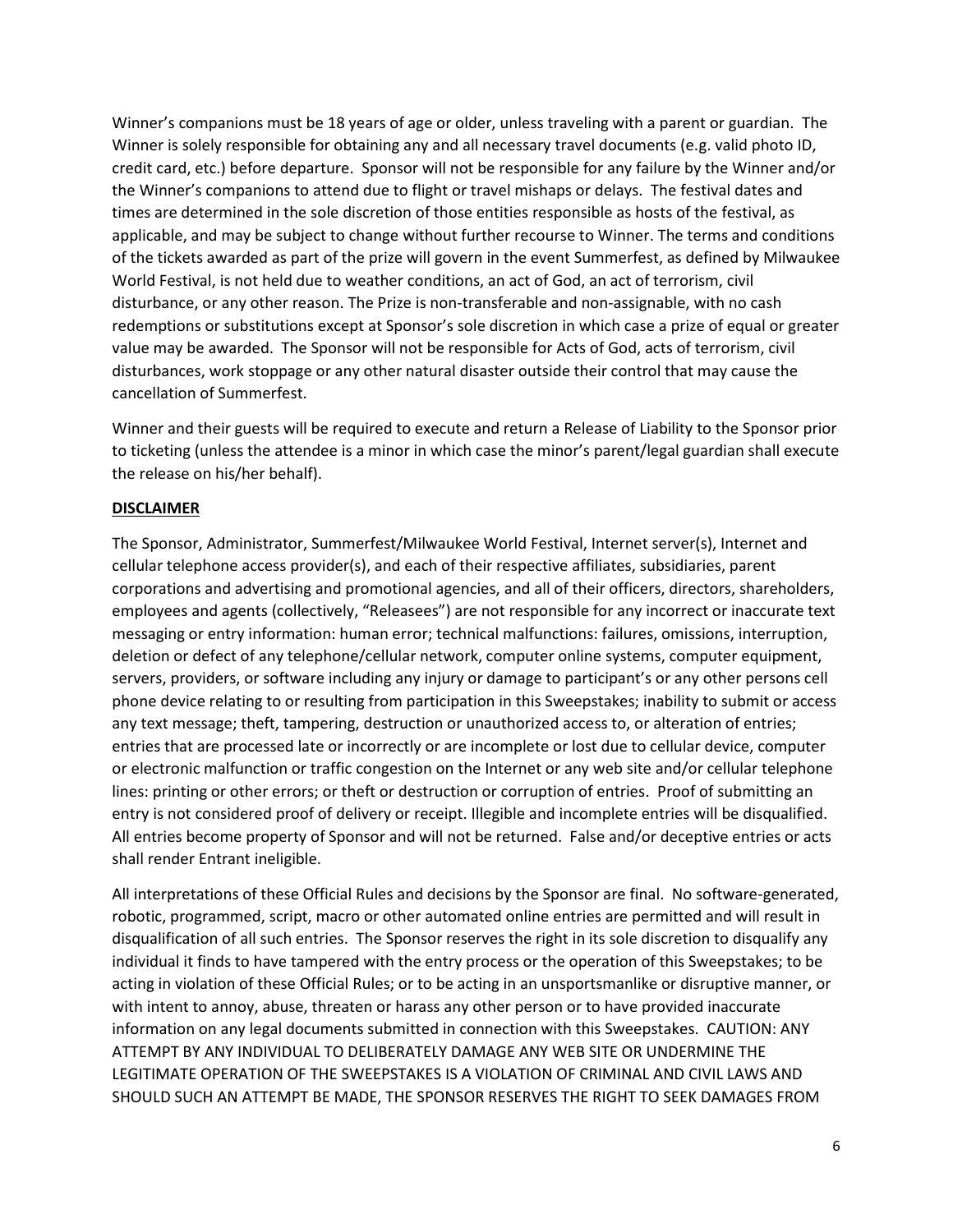ANY SUCH INDIVIDUAL TO THE FULLEST EXTENT PERMITTED BY LAW. THE WISCONSIN COURTS (STATE AND FEDERAL) SHALL HAVE SOLE JURISDICTION OF ANY CONTROVERSIES REGARDING THE SWEEPSTAKES AND THE LAWS OF THE STATE OF WISCONSIN SHALL GOVERN THE SWEEPSTAKES. EACH ENTRANT WAIVES ANY AND ALL OBJECTIONS TO JURISDICTION AND VENUE IN THESE COURTS AND HEREBY SUBMITS TO THE JURISDICTION OF THOSE COURTS.

# **LIMITATION OF LIABILITY**

YOU UNDERSTAND AND AGREE THAT YOU SHALL HAVE NO RIGHT TO ENJOIN OR RESTRAIN THE DEVELOPMENT, PRODUCTION, ADVERTISING, PROMOTION, DISTRIBUTION OR EXPLOITATION OF THE SWEEPSTAKES. IN NO EVENT WILL THE SPONSOR, ADMINISTRATOR, SUMMERFEST/MILWAUKEE WORLD FESTIVAL, FACEBOOK, TWITTER, OR THEIR PARENTS, AFFILIATES, SUBSIDIARIES, AND RELATED COMPANIES, OR THEIR RESPECTIVE OFFICERS, DIRECTORS, EMPLOYEES, REPRESENTATIVES, AGENTS SUCCESSORS AND ASSIGNS BE RESPONSIBLE FOR ANY CLAIMS, ACTIONS, DEMANDS, LOSSES, LIABILITIES, DAMAGES, COSTS AND EXPENSES (INCLUDING ATTORNEYS' FEES) OF ANY KIND, INCLUDING WITHOUT LIMITATION DIRECT, INDIRECT, INCIDENTAL, CONSEQUENTIAL OR PUNITIVE DAMAGES, WHETHER FORESEEABLE OR NOT AND WHETHER BASED ON NEGLIGENCE OR OTHERWISE, ARISING OUT OF YOUR PARTICIPATION IN THE SWEEPSTAKES, THE ACCEPTANCE, POSSESSION, USE, MISUSE, LOSS OR MISDIRECTION OF THE PRIZE, PARTICIPATION IN ANY SWEEPSTAKES RELATED ACTIVITIES OR ACCESS TO AND USE OF ANY INTERNET SITE. ENTRANTS AGREE TO RELEASE, DEFEND, INDEMNIFY, DISCHARGE AND HOLD HARMLESS THE SPONSOR FROM ANY SUCH CLAIMS, ACTIONS, DEMANDS, LOSSES, LIABILITIES, DAMAGES, COSTS AND EXPENSES, INCLUDING, WITHOUT LIMITATION FROM ANY DAMAGE, INJURY, DEATH, LOSS OR OTHER LIABILITY EITHER AT LAW OR EQUITY WHETHER KNOWN OR UNKNOWN, ASSERTED OR NOT ASSERTED THAT MAY ARISE FROM OR IN ANY WAY RELATE TO YOUR PARTICIPATION IN THE SWEEPSTAKES OR THE AWARDING, ACCEPTANCE USE OR MISUSE OF ANY PRIZE WITHOUT LIMITING THE FOREGOING, THE SWEEPSTAKES, THE PRIZE AND MATERIALS ARE PROVIDED "AS-IS" WITHOUT ANY WARRANTY OR REPRESENTATION OF ANY KIND, EITHER EXPRESS OR IMPLIED, INCLUDING WITHOUT LIMITATION THE IMPLIED WARRANTIES OF MERCHANTABILITY, FITNESS FOR A PARTICULAR PURPOSE AND NON-INFRINGEMENT. SOME JURISDICTIONS MAY NOT ALLOW THE LIMITATIONS OR EXCLUSION OF LIABILITY FOR INCIDENTAL OR CONSEQUENTIAL DAMAGES OR EXCLUSION OF IMPLIED WARRANTIES. SOME OF THE ABOVE LIMITATIONS OR EXCLUSIONS MAY NOT APPLY. CHECK LOCAL LAWS FOR ANY RESTRICTIONS OR LIMITATIONS REGARDING THESE LIMITATIONS OR EXCLUSIONS.

## **LICENSE FROM ENTRANT**

To the extent allowed by law, participation in the Sweepstakes in any way or acceptance of, or participation in, any prize constitutes each Entrant's consent for, and grant of a non-exclusive, sublicensable and assignable license to Sponsor and/or Milwaukee World Festival to use, publish, post, or display Entrant's name, social media handles, likeness, photograph, voice, opinions, statements and prize information, regardless of whether altered, distorted, or used alone or with other material, in Sponsor's sole discretion, for promotional, advertising, trade, and publicity purposes in any medium now known or later discovered, worldwide and in perpetuity, without review or approval, and without further notice, payment, or consideration of any kind.

## **RIGHT TO MODIFY OR CANCEL**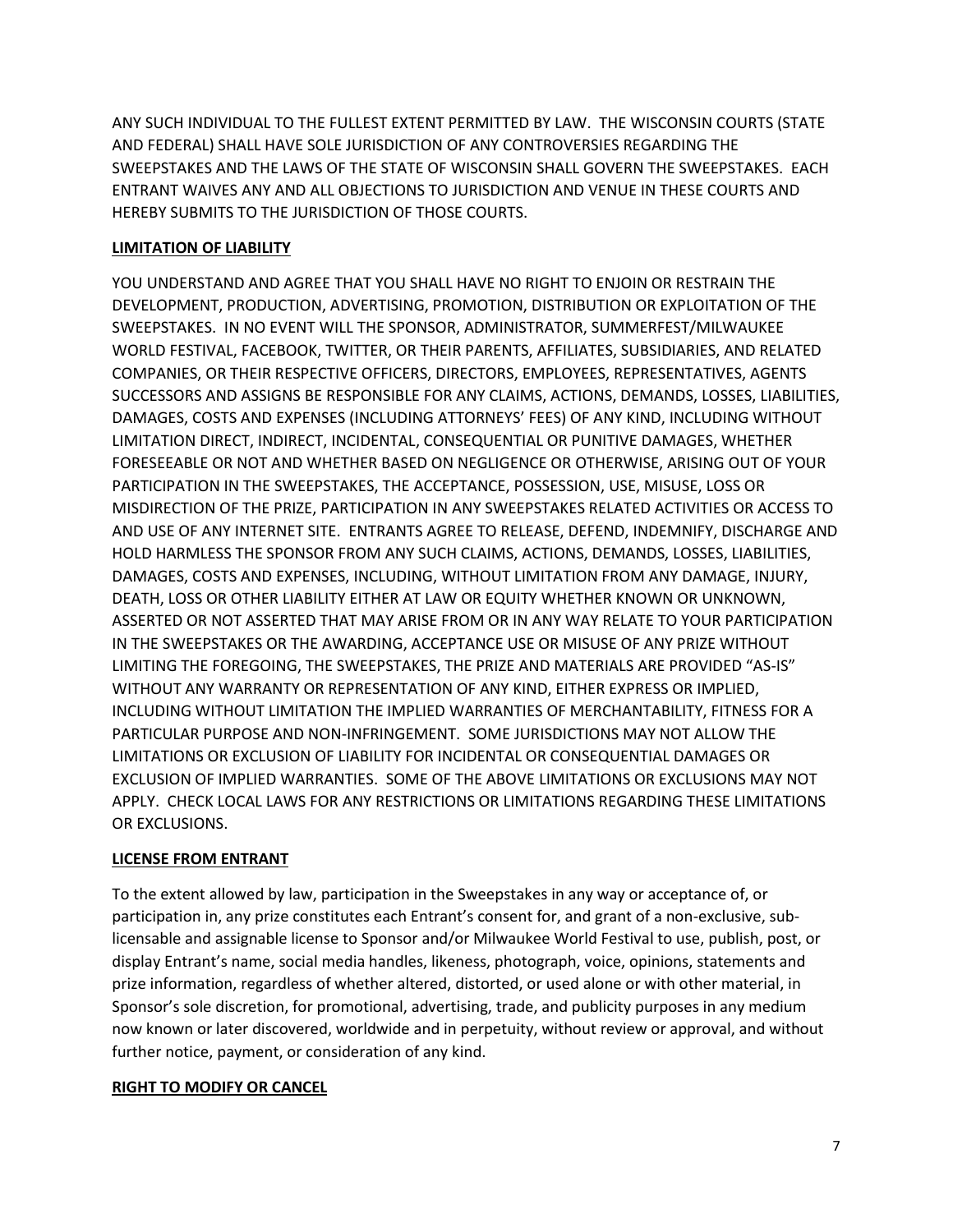The invalidity or unenforceability of any provision of these Official Rules will not affect the validity or enforceability of any other provision. In the event any provision is found invalid or unenforceable, these Official Rules will otherwise remain in effect in accordance with their terms as if the invalid or unenforceable provision was never included. Sponsor's failure to enforce any provision of these Official Rules does not constitute a waiver of that provision.

Sponsor shall have the right (but is not obligated), in its sole discretion, to cancel, terminate, modify, or suspend the Sweepstakes for any of the following reasons:

- Summerfest 2022 is delayed, postponed, cancelled, or held with reduced in-person attendance for any reason;
- Travel to Summerfest 2022 cannot be reasonably accommodated due to reasons outside of Sponsor's control (e.g. airline/airport labor shortage, delays due to COVID-19, etc.);
- The Sweepstakes isn't capable of being executed as intended, including, without limitation, changes in Sponsor's on-air programming, infection by computer virus or bug, tampering, unauthorized intervention, fraud, technical failures, acts of God, epidemic, pandemic (including COVID-19), governmental orders, or any other cause beyond the control of Sponsor which corrupts or affects the administration, security, fairness, integrity, or proper conduct of the Sweepstakes; or
- Any other error, omission, or other factor, technical or otherwise, beyond Sponsor's reasonable control, impairs or may impair Sponsor's ability to properly conduct the Sweepstakes, subject to any applicable law or regulation.

Should the Sweepstakes be terminated prior to the stated expiration date, notice will be posted on the Web Site and the Prizes may be awarded to potential Winners to be randomly selected from among all applicable Eligible Entries received up until and or after (if applicable) the time of modification, cancellation, or termination or in a manner that is fair and equitable as determined by the Sponsor. Inclusion in such random drawing is Entrant's exclusive remedy under such circumstances. Sponsor may also award a substitute prize of equal or greater value or postpone the Prize until a future Summerfest event.

In the event of an inconsistency between these Official Rules and any disclosure or other statement contained in any Sweepstakes-related materials, including without limitation, a Sweepstakes entry form or any point-of-sale, radio, television, print, or online advertising, these Official Rules will prevail and govern.

## **DISPUTES**

Except where prohibited by law, Entrant agrees that: (a) any and all disputes, claims and causes of action arising out of or connected with this Sweepstakes or any prizes awarded shall be resolved individually, without resort to any form of class action, and exclusively by the United States District Court, Western District of Wisconsin, or Dane County Circuit Court of Madison, Wisconsin; and (b); any and all claims, judgments and awards shall be limited to actual out-of-pocket costs incurred, including costs associated with entering any Sweepstakes, but in no event attorneys' fees. All issues and questions concerning the construction, validity, interpretation and enforceability of these Official Rules, or the rights and obligations of the Entrant and Sponsor in connection with the Sweepstakes, shall be governed by, and construed in accordance with, the laws of the State of Wisconsin, without giving effect to any choice of